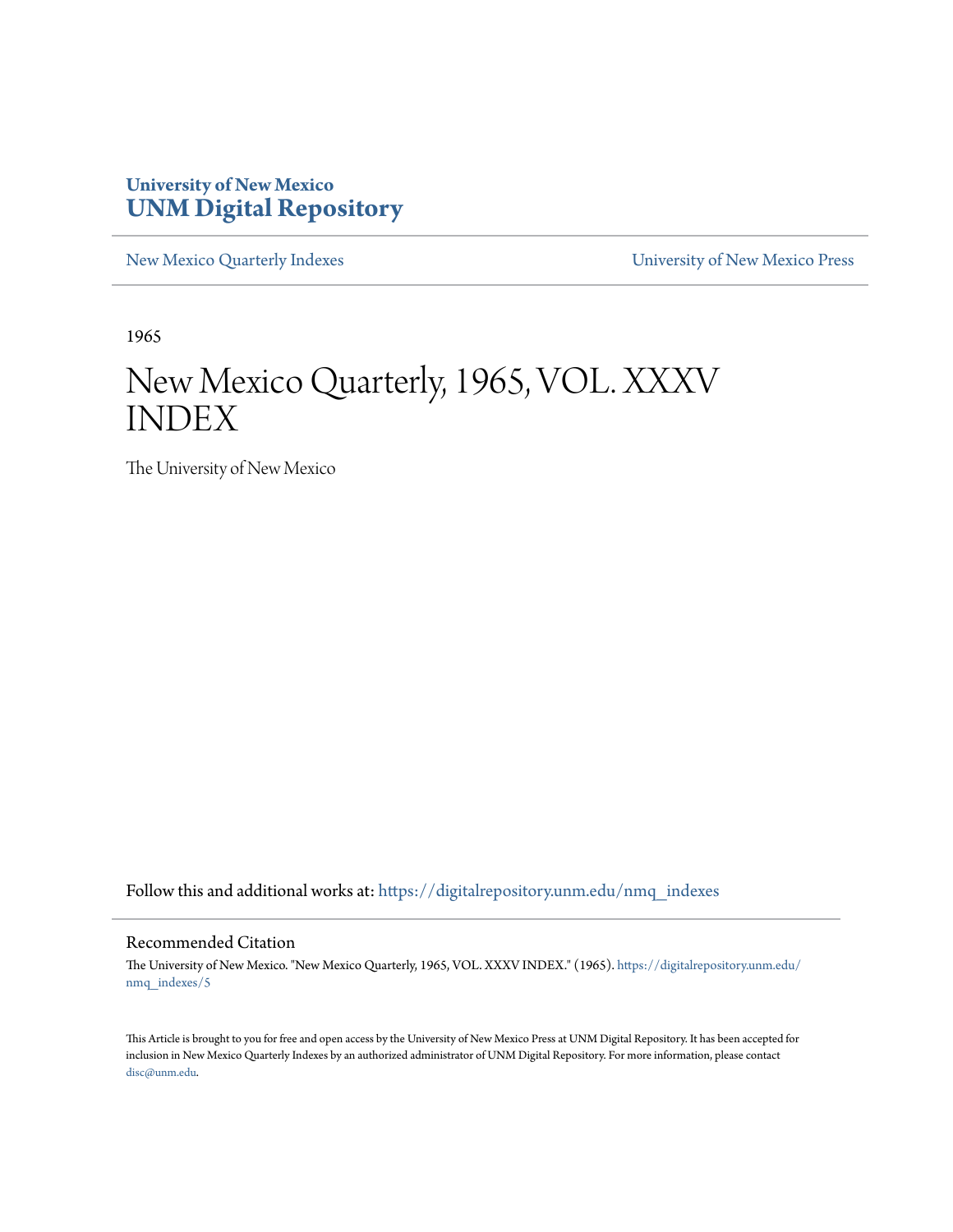CURRENT PERIODICAL SERIES

# NEW MEXICO QUARTERLY TITLE:

VOLUME: 35 ISSUES:

# DATE:

# Spring 1965-Winter 1965-66

Notice: This periodical may be copyrighted, in which case the contents remain the property of the copyright owner. The microfilm edition is reproduced by agreement with the publisher. Extensive duplication or resale without permission is prohibited.

University Microfilms, Inc., Ann Arbor, Mich.

# 216 PUBLICATION NO.:

 $1 - 4$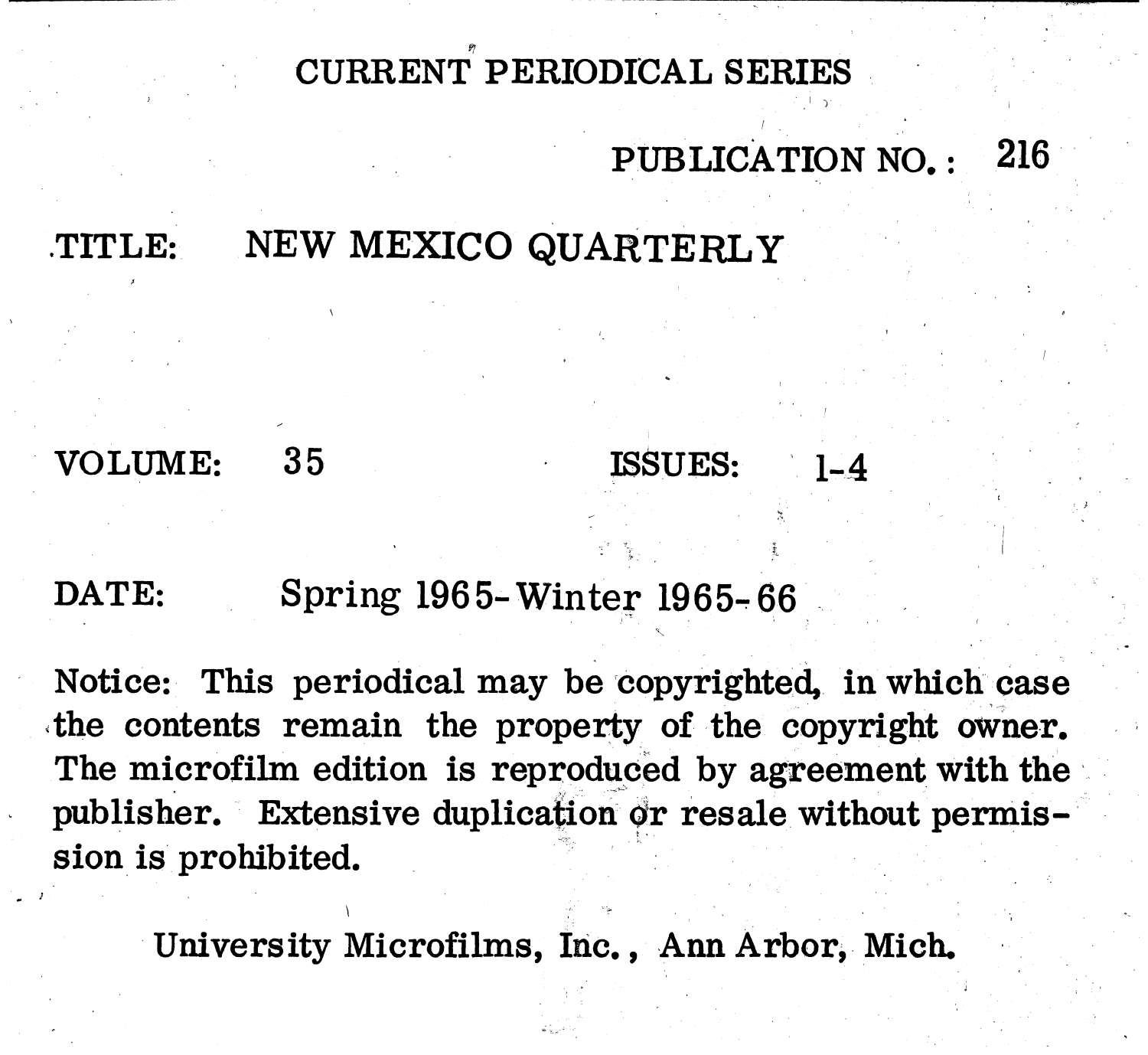# INDEX TO VOLUME XXXV

# VERSE

- Allen, John Alexander. *Welcome,* Pilgrim, to this Hostelry, 42; biog. 95
- Baker, Howard. Never Any More the Dead; 363; I *Have Seen the God Poseidon, 364; Sat3pho's* Leap, 364; *Autumn* in *Pioneer* VaIIey, 365; biog, 373
- Blaisdell, *Gus.* The Brujo *Song,* 232; biog. 243
- Bonnette, Jeanne .DeLamarter. *Chichen Itzá*, 366; biog. 373
- Burford,' William. The *Eagle* Has *Black Bones,* 370; biog. 373
- Carlson, Burton L. New Mexico Land*scape,* 372 ; biog. 373
- Crosno, Maude Davis. Coronado, 178; biog. 190
- Darring, Walter. Baton *Twirling,* 144; biog. 190
- Dean, Annette. Toledo-El Greco, 231; Dahlia Pinnata, 231; biog. 243
- de Vito, Ethel Barnett. *Conquerors, 46;* Richard the Third, 368; Burton of Arabia, 369; biog. 95, 373
- Ferguson, Joe M., Jr. Bright Winter Vision at the Airport, 367; biog. 374
- Fields, Kenneth. The Deer's *Song,* 140; A Roadside Farm, 140; biog. 190,
- Freeman, Clara, *Zeus,* 242; biog. 243
- Geiger, Don. *Whistler's* Mother, 40; biog. 95
- Hall, Frances. Fig Leaves, 47; *A* Canticle of *Houses,* 240; LuIIaby from Kathmandu, 371; biog. 95, 243, 374
- Hogue, Alexandre. Poems & Illuminations,
- The *Six* Directions, 39; Out of Reach, *48; Silence,* 81; Observed,. back cover,  $\text{XXXV}:1; \text{ } \text{biog. } 95$

Hollander, Robert. To Jean, 45; biog. 96

Honig, Edwin. Translations from Ricardo Molina, Name and *Namelessness, 319; Elegy IX, 320; Arabic Poet, 321; Love's* Hour, 322; *Old Wine,* 323; biog. 374

Ï

 $\begin{pmatrix} 1 & 1 \\ 1 & 1 \end{pmatrix}$ 

- Kuo, Alexander. The *Window* Tree, 236; biog. 243
- Kuruntokai. Lyrics, tr. from Tamil by A. K. Ramanujan, 359-62
- Legler, Philip. There Is a *Terrible* Snow *Falling,* 141; biog. 190
- McCord. Being Men & Women Together, 138; biog. 190
- Molina, Ricardo. Poems, tr. from Spanish by Edwin Honig, 319-23
- *Moses,* Stuart. *The* Horse *in the* Bathtub, 143; biog. 190
- Posner, David. *Elegy* for Ronsard, 234; *The* Pageant, 235; biog. 243
- Price, V. Barrett. Christmas Is Spring *Fever,* 76; *Solution,* 77; biog. 96

Ramanujan, A. K. *Translations* from

Kuruntokai, 359-62; biog. 374

- Reall, Genevieve. Words, 242; biog. 242/
- Schwenk, Norman. *The* Rape of the *Clock,* 257
- Slaughter, William R. *A* Poem for You, 142; biog. 191

Summers, Hollis. *The* Gift, 137; biog. 191

- Sward, Robert. Gifts, 241; biog. 244
- Targan, Barry. *Gloria,* 43; biog. 96
- Taylor, Henry. *A* Dream of a Distant Land, 44; biog. 96
- Taylor, John. Poem *with* an Image From Tu Fu, 142; biog. 191
- Thorpe, Peter. Take-off, 239; biog. 244

Wood, Clifford. Letter to Three Ministers, *78; Villas Winter,* 80; biog. <sup>96</sup> \